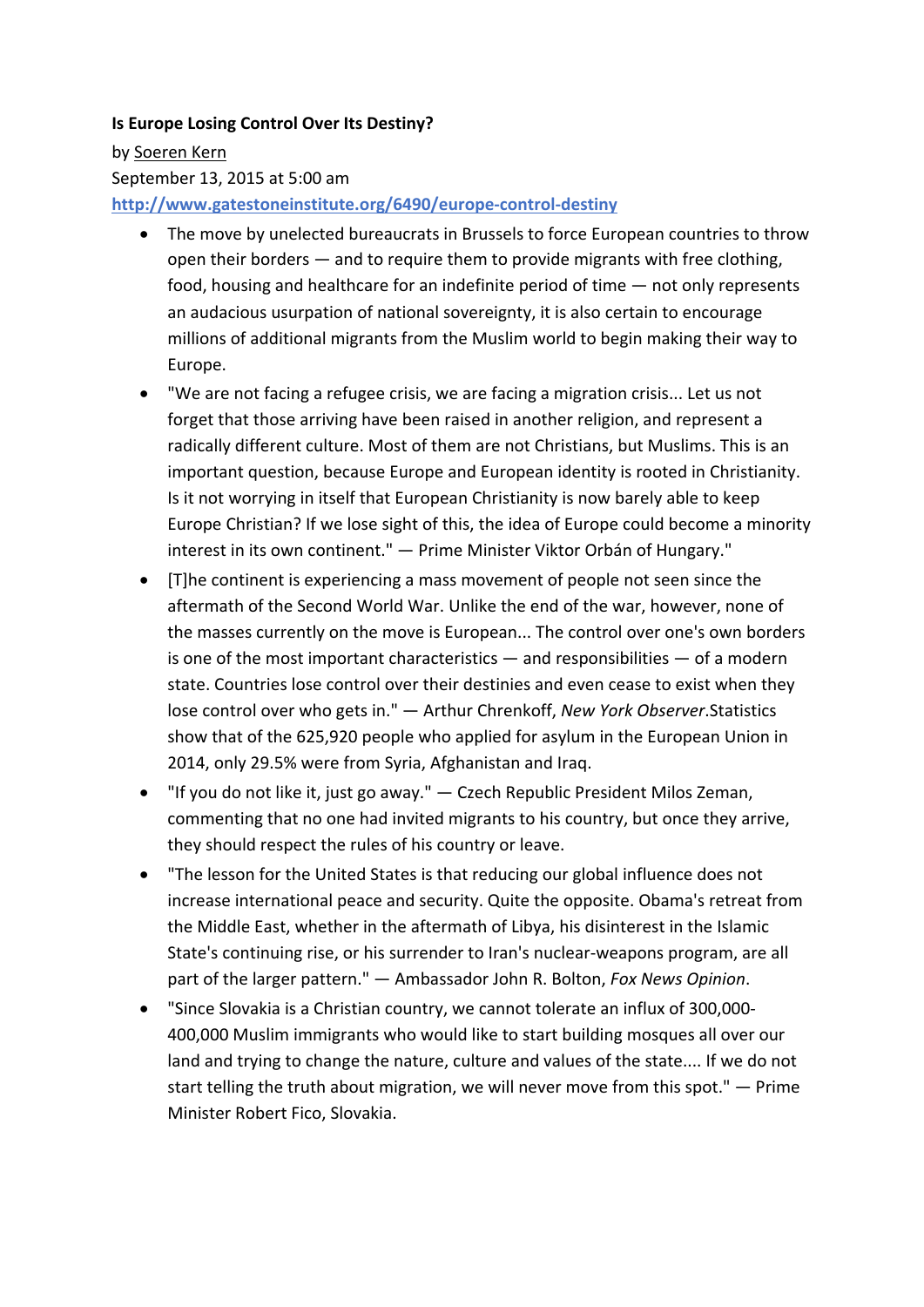The European Commission, the powerful administrative arm of the European Union, has unveiled a controversial plan that would compel EU member countries to accept 160,000 migrants and refugees from the Middle East and North Africa.

The move by unelected bureaucrats in Brussels to force European countries to throw open their borders — and to require them to provide migrants with free clothing, food, housing and healthcare for an indefinite period of time — not only represents an audacious usurpation of national sovereignty, it is also certain to encourage millions of additional migrants from the Muslim world to begin making their way to Europe.

The migration proposal, announced on September 9, would "share" 120,000 migrants currently holed up in Greece, Hungary and Italy with other countries in the European Union. This number is in addition to previous demands by the European Commission that 40,000 Syrian and Eritrean migrants be relocated from Greece and Italy.

German Chancellor Angela Merkel, whose open‐door immigration policy is partly responsible for fueling the rush of migrants to Europe, has already warned that the European Commission's plan is "merely a first step" and that Europe may have to accept even bigger numbers. German Vice Chancellor Sigmar Gabriel said that Germany could take 500,000 migrants annually for "several more years."

It remains unclear just how many of the migrants arriving in Europe are refugees fleeing warzones, and how many are economic migrants seeking a better life in the West. Statistics show that of the 625,920 people who applied for asylum in the European Union in 2014, only 29.5% were from Syria, Afghanistan and Iraq.

German officials have admitted that 40% of the migrants arriving in the country in 2015 are from the Balkans, including Albania, Kosovo and Serbia, which implies that at least half of those arriving in Germany this year are economic migrants fleeing poverty not war.

Critical observers are describing the migration chaos engulfing Europe in apocalyptic terms: an "unstoppable demographic revolution," a "total Armageddon scenario," and an "exodus of biblical proportions."

What follows is a selection of quotes and commentary from a variety of political leaders and opinion‐shapers in Europe and elsewhere about the consequences of untrammeled immigration from the Muslim world.

In **Britain**, Nigel Farage, the leader of the Eurosceptic UK Independence Party (UKIP), spoke to the BBC Radio 4's Today program. He said: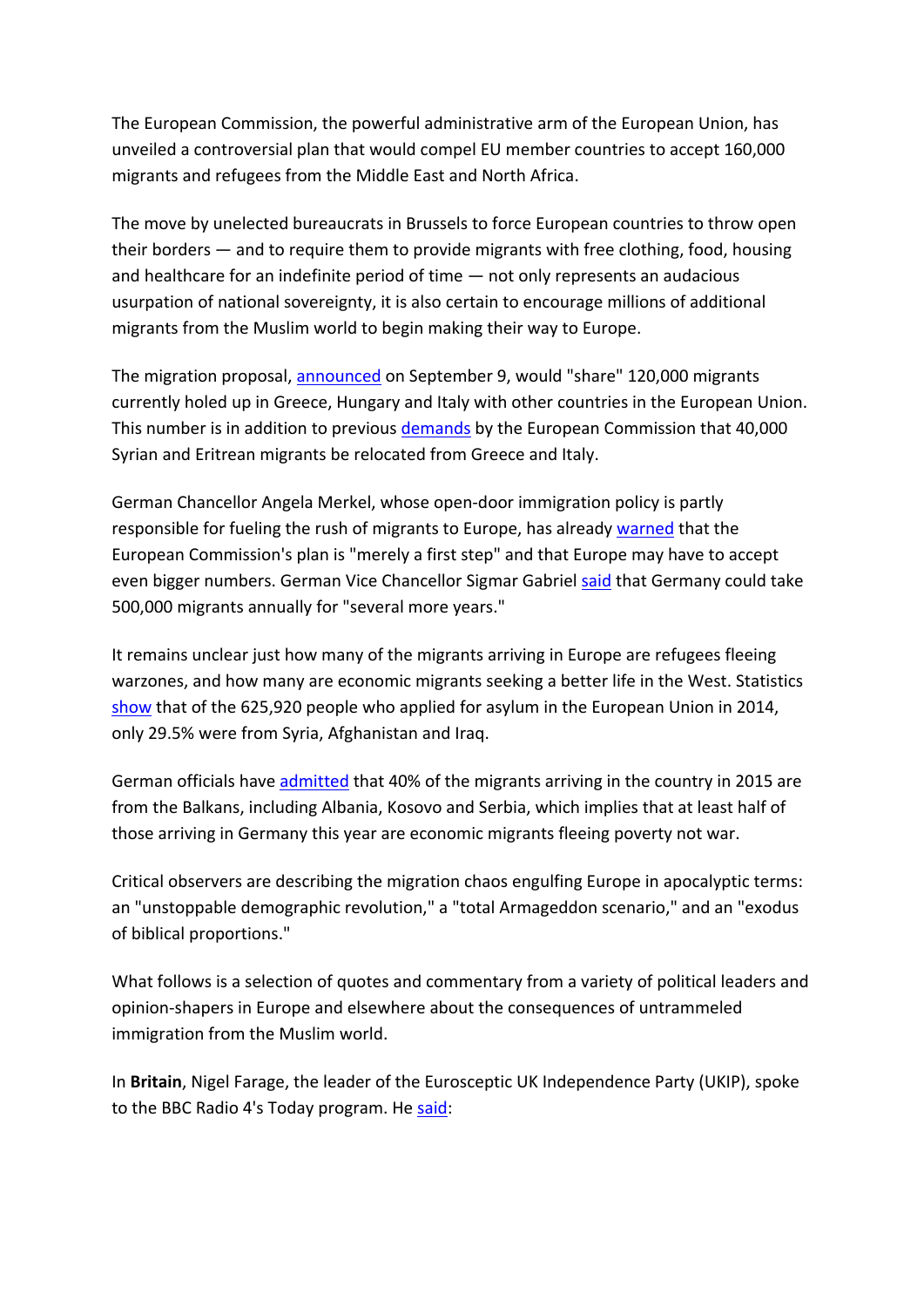"The problem we've got is we've opened the door to an exodus of biblical proportions meaning millions and millions of refugees. We've lost sight of what it is to be a refugee. How many millions does Europe want to take? That is the question.

"Genuine refugees have tended to be groups of people, ethnic groups or religious groups who were directly under persecution and were fleeing in fear of their lives. The problem we've got now if you look at the definition of the EU's common asylum policy, it includes anyone fleeing from a war-torn country, and it even includes people fleeing extreme poverty."

British MEP Janice Atkinson, said:

"Nobody voted for illegal immigration. Plenty of people voted to put us here to oppose it. The hundreds of thousands of illegal immigrants overwhelming our borders and our capacities to cope are exactly that — illegal.

"Let's be clear about another thing: despite what the human rights industry and the massed ranks of taxpayer-funded charities and lobby-groups repeat, this is not a refugee crisis but a massive crisis of illegal immigration which must be resisted for what it is."

English author and journalist Peter Hitchens, in an essay titled, "We won't save refugees by destroying our own country," wrote:

"Actually we can't do what we like with this country. We inherited it from our parents and grandparents and we have a duty to hand it on to our children and grandchildren, preferably improved and certainly undamaged. It is one of the heaviest responsibilities we will ever have. We cannot just give it away to complete strangers on an impulse because it makes us feel good about ourselves....

"Thanks to a thousand years of uninvaded peace, we have developed astonishing levels of trust, safety and freedom.... I am amazed at how relaxed we are about giving this away.

"Our advantages depend very much on our shared past, our inherited traditions, habits and memories. Newcomers can learn them, but only if they come in small enough numbers. Mass immigration means we adapt to them, when they should be adapting to us....

"So now, on the basis of an emotional spasm, dressed up as civilization and generosity, are we going to say that we abandon this legacy and decline our obligation to pass it on, like the enfeebled, wastrel heirs of an ancient inheritance letting the great house and the estate go to ruin?

"I can see neither sense nor justice in allowing these things to become a pretext for an unstoppable demographic revolution in which Europe (including, alas, our islands) merges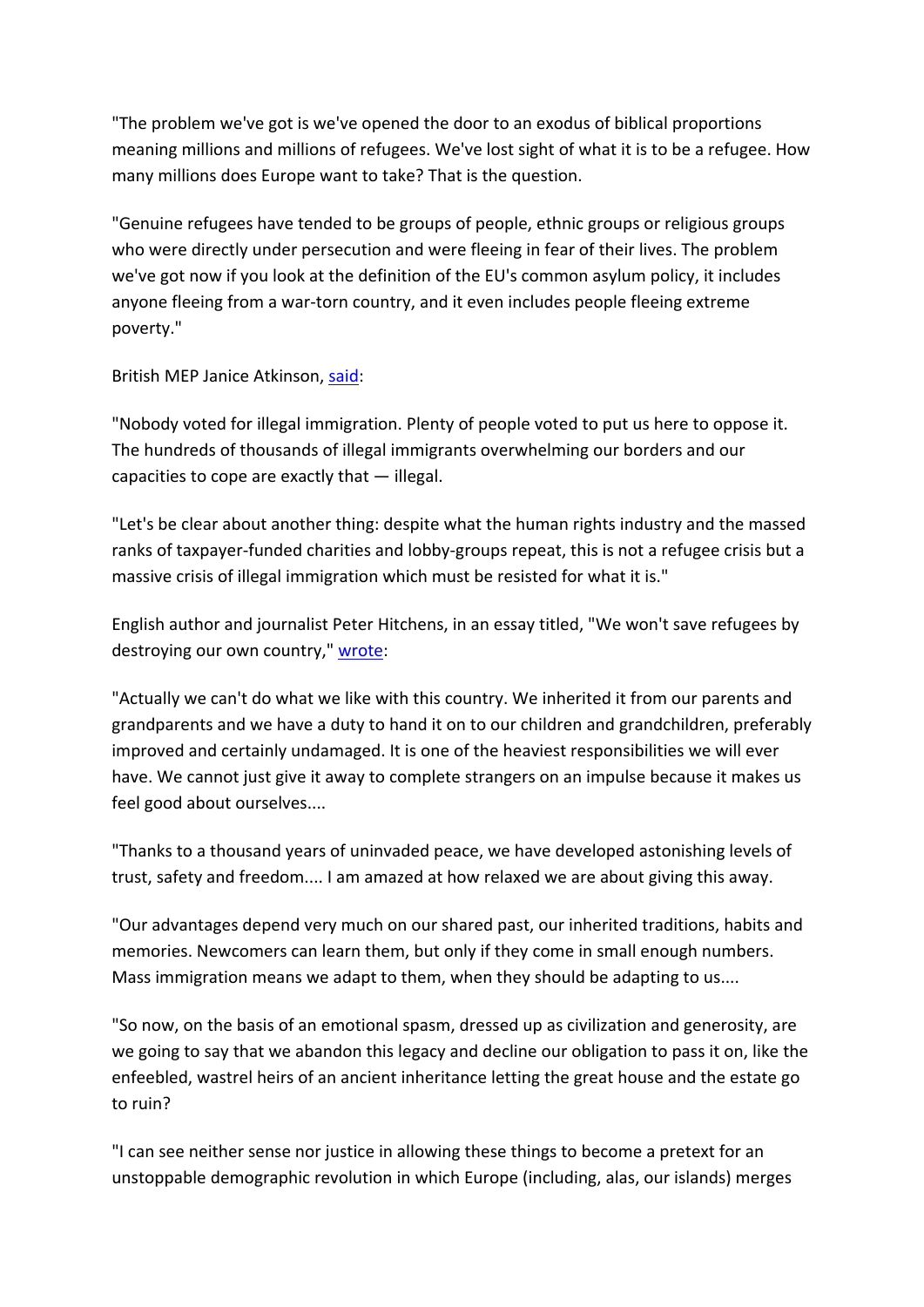its culture and its economy with North Africa and the Middle East. If we let this happen, Europe would lose almost all the things that make others want to live there."

British MEP Daniel Hannon warned that Germany's open‐door immigration policy was drawing ever more migrants to Europe. He wrote:

"The belief that Germany is relaxing its policy is bound to lead to a level of migration that surpasses anything seen so far. Refugees and economic migrants will be thrown together in a rush. Some will be trampled, and some boats will be overturned. But many more will reach Italy and Greece. Eventually, the front‐line EU states will stop trying to enforce the rules, and will simply wave new arrivals across their territory, tempting even more into attempting the crossing."

The London‐based *Financial Times* lamented the lack of a unified European response to the migration crisis:

"This has been a miserable summer for European ideals. From a bloc founded in the pursuit of peace have emerged frightful images of refugees suffocating on motorway lay‐bys, squalid makeshift camps, lifeless toddlers washed ashore, burning asylum centers, serial numbers penned on forearms, the sight of black‐clad police pepper spraying families fleeing war. Inundated with asylum seekers, yet lacking the central functions to cope, Europe is divided over what to do. Higher walls? Welcome mats? Is this a national problem or should the burden be shared?

British political scientist Anthony Glees accused the German government of rank hypocrisy for demanding that Greece comply with the strict letter of EU law to obtain a financial bailout, but that same German government unilaterally dispensed with EU law to open Europe's borders wide open to hundreds of thousands of migrants from the Muslim world. He said:

"Europe's tectonic plates will move if Germany behaves as a hippie state, guided only by feelings. Prime Minister David Cameron said, quite rightly, in my opinion, that the United Kingdom must act not only with the heart, but also with the head. And the question in the UK is that if Frau Merkel now pursues this policy, a very different policy which it pursued vis‐ à‐vis Greece, where will this end? The UK already intervenes militarily in the fight against the so-called Islamic State. Germany, however, has kept its distance from these things. But then at the same time to say to desperate people in Syria and Iraq, please come to the Federal Republic of Germany, many Britons view this as nonsensical. This will have no end!

"I think it may be that Germany still has historical feelings that are completely absent in Britain. It may be that in 2015, there are still memories of what happened with refugees before the Second World War (1938/1939). But in Britain, where we are currently not only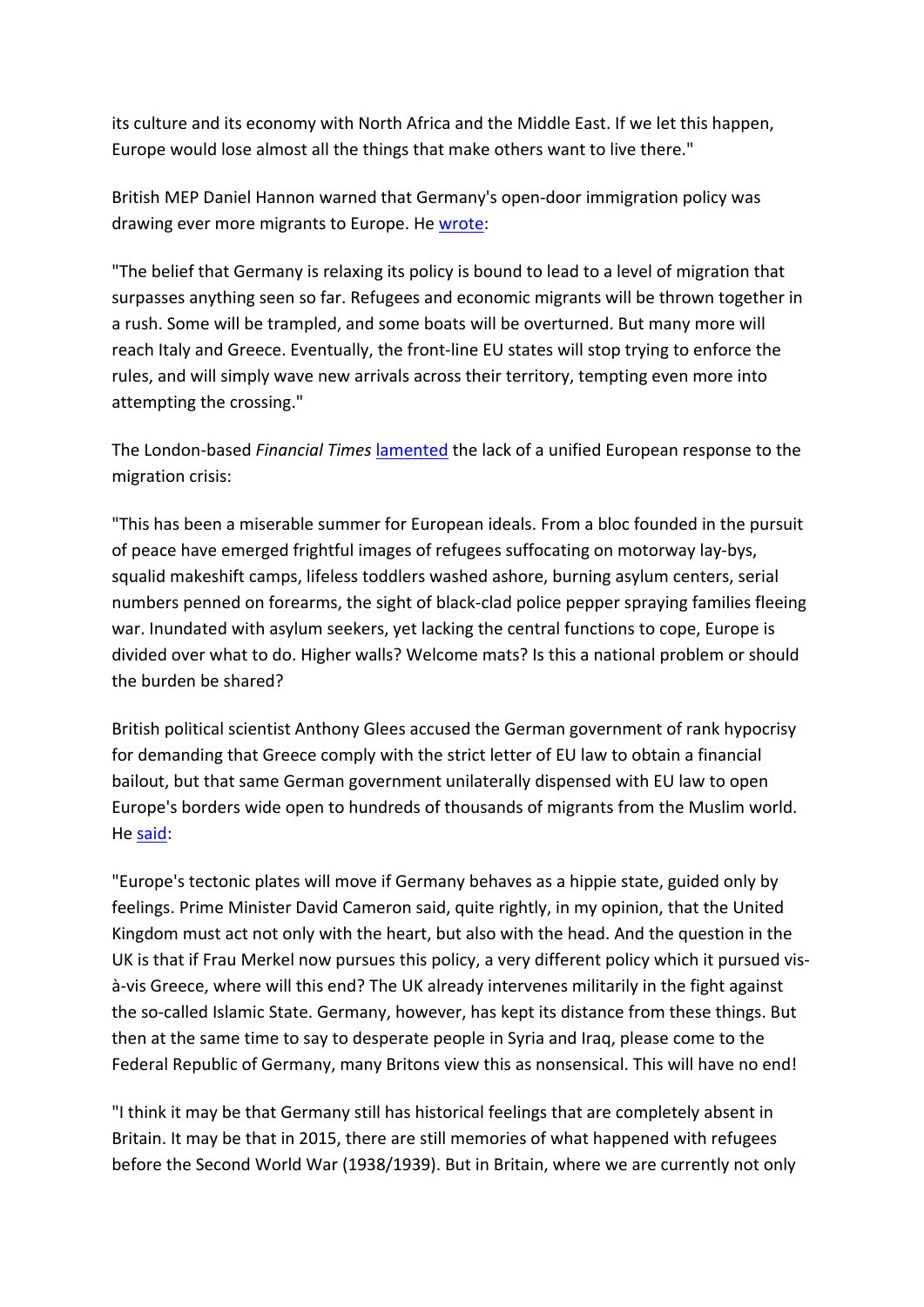fighting terrorism, not only coping with the problem of economic migrants, but also coping with the humanitarian problem, the German approach seems sloppy and not properly thought through, especially when it comes to Europe when the Germans do not abide by the rules. One may think whatever they might about the Hungarian government, but the rules are there, and if Germany does not comply with the rules, the entire Union is in danger of falling apart.

In **Brussels**, the self‐proclaimed capital of Europe, the president of the European Commission, Jean‐Claude Juncker, insisted that immigration from Muslim countries would be a solution to Europe's demographic decline. He said:

"Let us not forget, we are an ageing continent in demographic decline. We will be needing talent. Over time, migration must change from a problem to be tackled to a well‐managed resource. To this end, the Commission will come forward with a well‐designed legal migration package in early 2016."

During the so-called State of the European Union address on September 9, Juncker said that there was no difference between Christian, Jewish and Muslim migrants. He said:

"Europe has made the mistake in the past of distinguishing between Jews, Christians and Muslims. There is no religion, no belief and no philosophy when it comes to refugees."

Although unemployment is rampant within the European Union, especially among young Europeans, Juncker said:

"I am strongly in favor of allowing asylum seekers to work and earn their own money whilst their applications are being processed. Labor, work, being in a job is a matter of dignity...so we should do everything to change our national legislation in order to allow refugees, migrants, to work since day one of their arrival in Europe."

In the **Czech Republic**, President Milos Zeman said that no one had invited migrants to his country, but once they arrive, they should respect the rules of his country or leave. He said:

"If you do not like it, just go away. Someone may consider it appealing to the worst instincts, but this is the same stance that Hungarians share when they are building a fence against Serbia, and Americans who have built a fence on its border with Mexico."

In **Denmark**, Andreas Kamm, the secretary general of the Danish Refugee Council (*Dansk Flygtningehjælp*), warned that the current refugee crisis could lead to total collapse of European society. In an interview with the newspaper *Jyllands‐Posten*, Kamm said he believes that Europe is facing "a total Armageddon scenario." He added: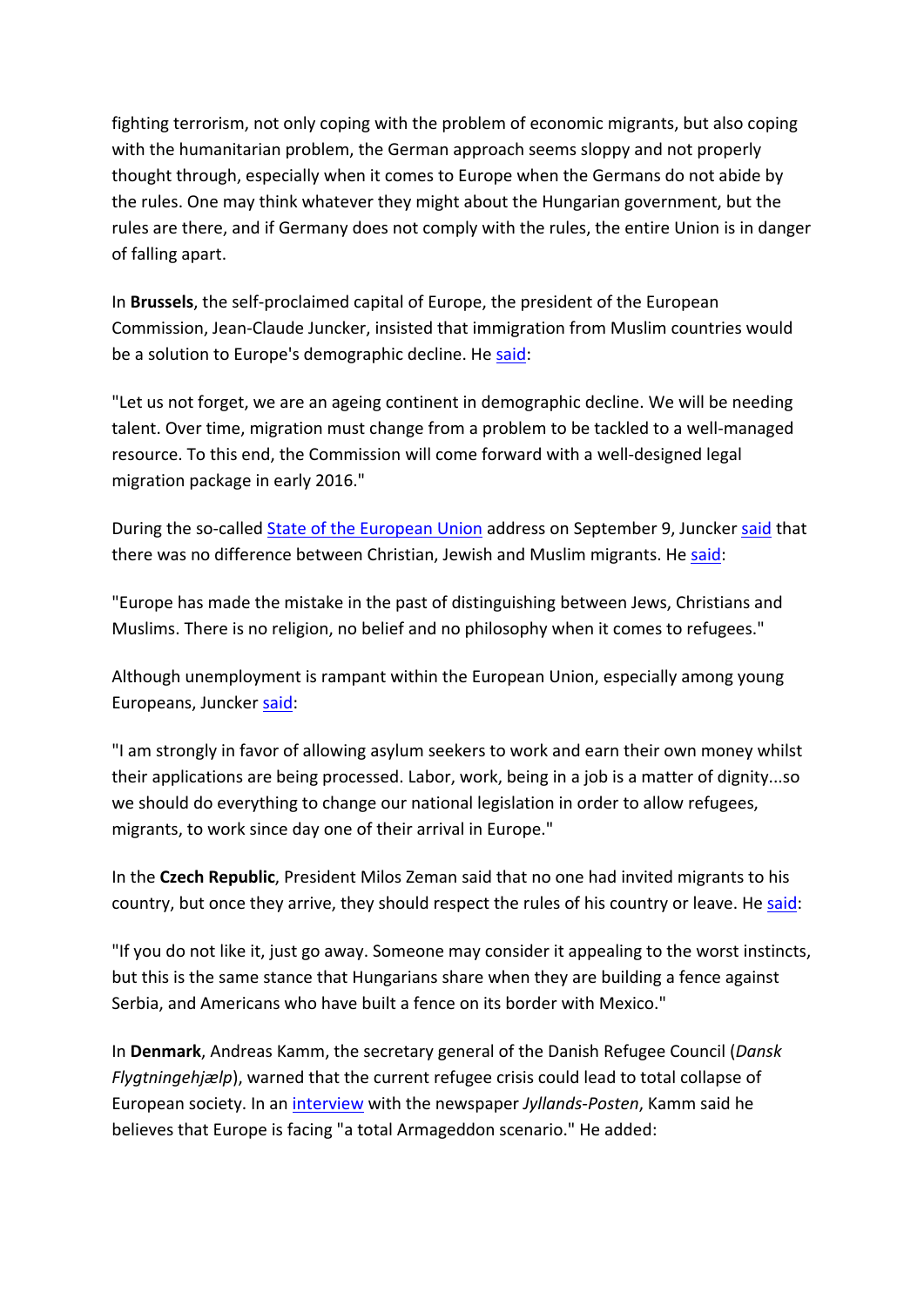"We are experiencing a historical imbalance between the very high numbers of refugees and migrants and the global capacity to provide them with protection and assistance. We are running the risk that conflicts between the migrants and local populations will go awry and escalate. The answer cannot be that Europe imports surplus populations. We cannot be required to destroy our own society."

Danish Finance Minister Claus Hjort Frederiksen said: "I'm most indignant over the Arab countries who are rolling in money and who only take very few refugees. Countries like Saudi Arabia. It's completely scandalous."

In **Germany**, Interior Minister Thomas de Maizière, in an interview with *Die Zeit*, said:

"The migration crisis presents a formidable challenge. It is bigger than any of us have previously thought — socially, politically, economically, culturally.... Now we will get hundreds of thousands of Muslims with an Arab background. According to what I am told by my French colleague, this is a significant difference as far as integration is concerned.... I am being told that between 15% and 20% of the adult migrants are illiterate.

"We must get used to the idea that our country is changing. School, police, housing, courts, health care, everywhere! We also need an amendment to the constitution. And all this has to happen very quickly, within weeks! This will require a huge change in our established way of thinking."

In an interview with *Politico*, Josef Joffe, a normally astute Jewish‐German intellectual who is the publisher of the newspaper *Die Zeit*, seemed completely oblivious to the long‐term consequences of importing hundreds of thousands of Muslims to Germany, when he said:

"It is a true miracle. Our poster‐boy refugee is now the Syrian doctor who combines educational achievement with moral obligation, given the unspeakable cruelty against civilians in the Syrian war. Germany, like the countries of English settlement, is turning into an *Einwanderungsland*, a country of immigration, accepting different colors, faiths and origins. So Germany is evolving into a kind of America, where you need not be born as American, but can become one. It is a mental and emotional revolution."

In **Hungary**, Prime Minister Viktor Orbán warned of the "explosive consequences" of culture clash between Europe and migrants from the Muslim world. In a September 3 essay published by the *Frankfurter Allgemeine Zeitung*, Orbán wrote:

"To understand what we must do, we need to grasp the true nature of the situation we are facing. Europe is not in the grip of a 'refugee problem' or a 'refugee situation,' but the European continent is threatened by an ever mounting wave of modern‐era migration.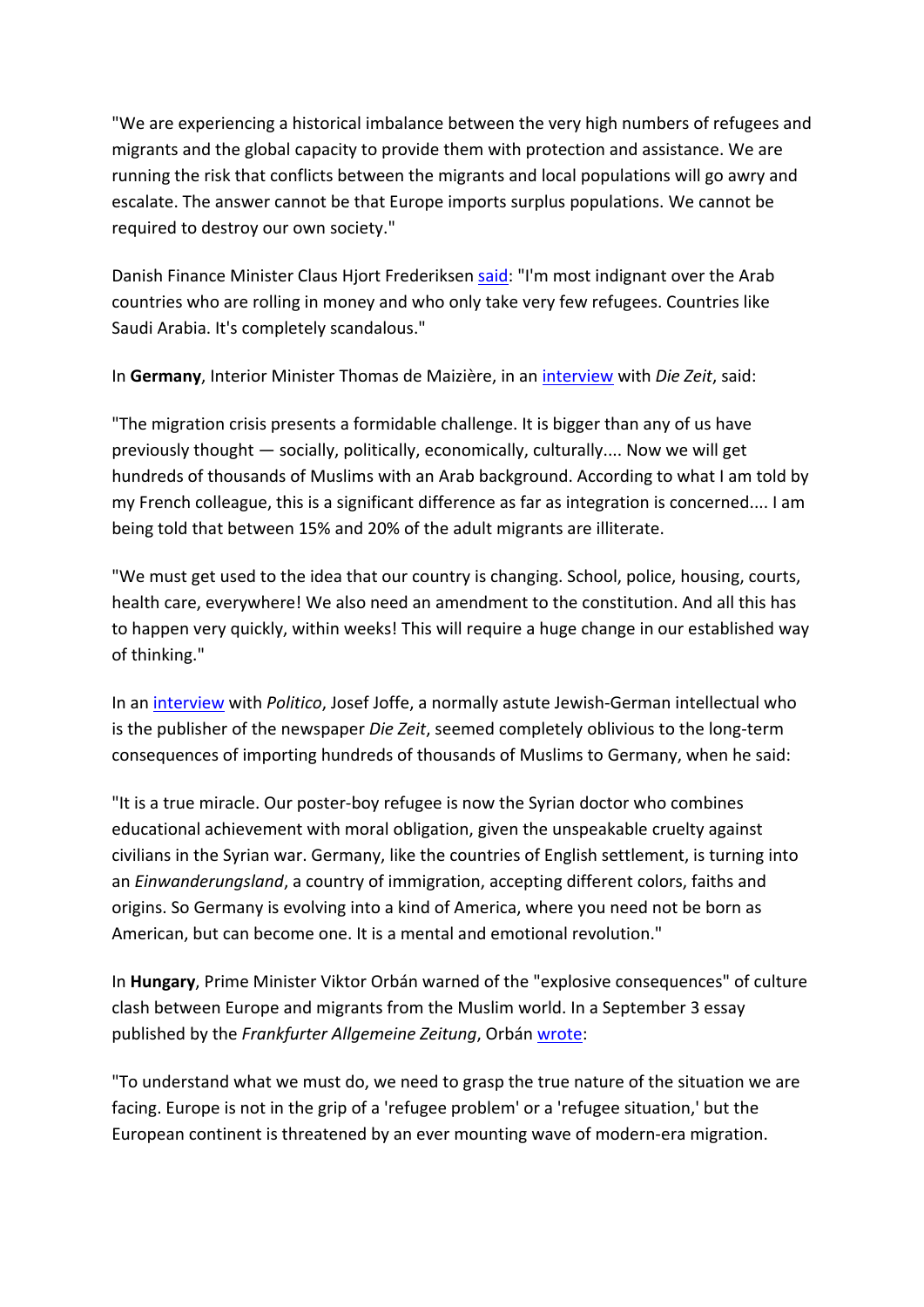Movement of people is taking place on an immense scale, and from a European perspective the number of potential future immigrants seems limitless.

"With each passing day we see that hundreds of thousands have been turning up and clamoring at our borders, and there are millions more intending to set out for Europe, driven by economic motives....

"We must acknowledge that the European Union's misguided immigration policy is responsible for this situation. Irresponsibility is the mark of every European politician who holds out the promise of a better life to immigrants and encourages them to leave everything behind and risk their lives in setting out for Europe. If Europe does not return to the path of common sense, it will find itself laid low in a battle for its fate....

"Let us not forget that those arriving have been raised in another religion, and represent a radically different culture. Most of them are not Christians, but Muslims. This is an important question, because Europe and European identity is rooted in Christianity. Is it not worrying in itself that European Christianity is now barely able to keep Europe Christian? If we lose sight of this, the idea of Europe could become a minority interest in its own continent."

Referring to Hungary's occupation by the Ottoman Empire from 1541 to 1699, Orbán said:

"I think we have a right to decide that we do not want a large number of Muslim people in our country. We do not like the consequences of having a large number of Muslim communities that we see in other countries and I do not see any reason for anyone else to force us to create ways of living together in Hungary that we do not want to see. That is a historical experience for us."

According to Zoltán Kovács, a spokesman for Hungary's center‐right government, the EU's response to the crisis has been a complete failure. He said:

"The EU does not differentiate between those who are in real need of help. Genuine refugees are pushed together with economic migrants. We are not facing a refugee crisis, we are facing a migration crisis. People are coming here from a hundred countries around the world. It is completely unacceptable that illegal means of movement are now institutionalized."

In **Slovakia**, Prime Minister Robert Fico said that 95% of so-called refugees were actually economic migrants:

"We won't assist in this folly with arms opened wide with the notion that we'll accept them all regardless of whether they're economic migrants or not. If we do not start telling the truth about migration, we will never move from this spot."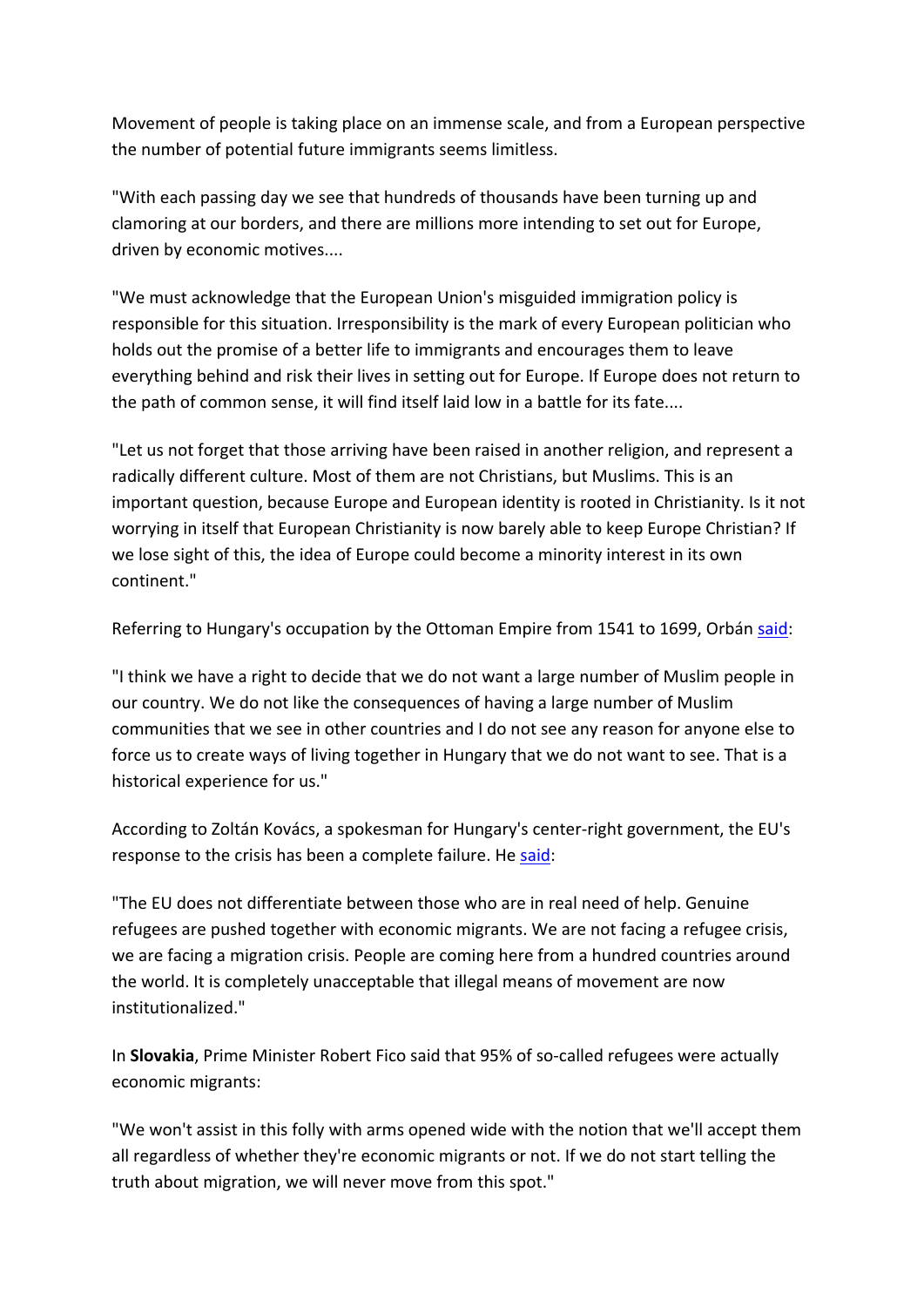Fico also warned of the consequences of untrammeled Muslim immigration. He said:

"Since Slovakia is a Christian country, we cannot tolerate an influx of 300,000‐400,000 Muslim immigrants who would like to start building mosques all over our land and trying to change the nature, culture and values of the state."

In the **United States**, Ambassador John Bolton warned that Europe's migration crisis is America's problem too. He wrote:

"While Americans may believe that Europe, long disdainful of our own intense debate over border‐security problems, is getting what it deserves, we should nonetheless focus on both the potential threats and lessons applicable to us.

"One critical cause of Europe's illegal‐immigration spike is the growing chaos across the greater Middle East. This spreading anarchy derives, in substantial part, from Barack Obama's deliberate policy of 'leading from behind' by reducing U.S. attention to and involvement in the region. When America's presence diminishes anywhere in the world, whatever minimal order and stability existed there can rapidly evaporate....

"For years, the central cause of population movements into Europe was economic: North Africans crossed the narrow Strait of Gibraltar or headed to France or Italy. Turks and Arabs entered through Greece and Eastern Europe. Once into the European Union, thanks to the Schengen Agreement, travel barriers are now almost nonexistent, and, as in the United States, illegal aliens can essentially travel freely....

"Spreading terrorism, armed conflict and collapsing political authority in the Middle East are now powerful causal factors equaling or exceeding continuing economic disparities. Europe fears being overwhelmed by the sheer numbers of people on the move, thereby losing control over decisions on who to admit and who to turn away. These concerns are legitimate, but there are deeper risks as well. Mirroring worries in Washington, there is a serious and rising Islamicist terrorist threat hidden within the tides of people seeking refuge.

"The lesson for the United States is that reducing our global influence does not increase international peace and security. Quite the opposite. Obama's retreat from the Middle East, whether in the aftermath of Libya, his disinterest in the Islamic State's continuing rise, or his surrender to Iran's nuclear‐weapons program, are all part of the larger pattern. Europe's illegal immigration problem is our problem as well."

Writing for the *New York Observer*, Arthur Chrenkoff wrote:

"As an unseasonably hot European summer gives way to autumn, the continent is experiencing a mass movement of people not seen since the aftermath of the Second World War. Unlike the end of the war, however, none of the masses currently on the move is